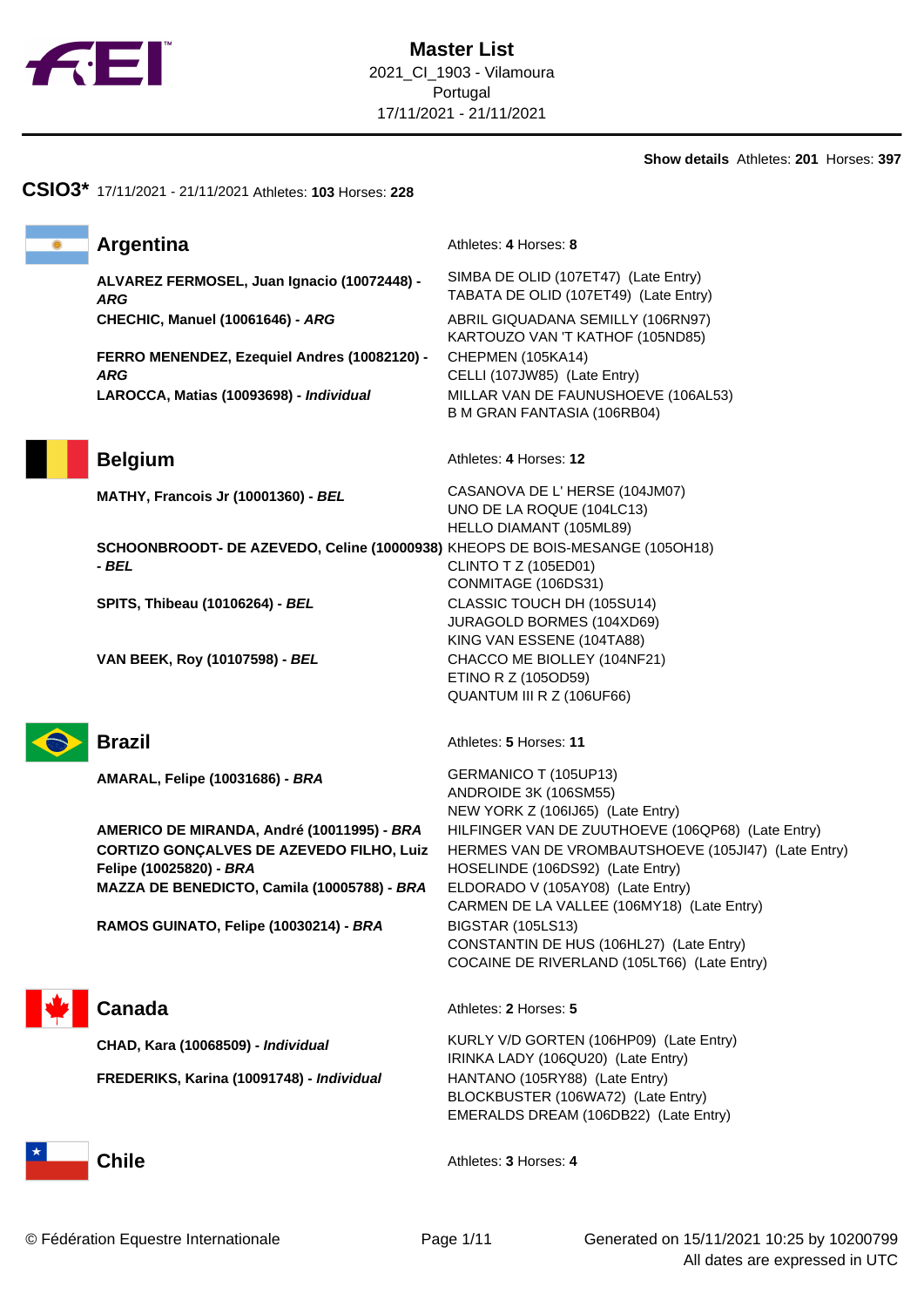

**COUVE CORREA, Tomas (10000475) - CHI** AMILTON DE L'ABBAYE (105GE65) **MATTE CAPDEVILA, Jorge (10031959) - CHI** EXTRA (104HQ92)

**REUTTER, Gabriela (10070265) - CHI** MAHAREES ROCK (106TB21)

**ARROYAVE, Dayro (10016585) - COL** CASCOL Z (106EW61) (Late Entry) **DIAZ ORTEGA, Santiago (10072598) - COL** CHASANDRO BOY (106IE27) **ROBAYO, Camilo (10083077) - COL** STEVE-O (106JB26) **TORO, Nicolas (10027138) - COL** BALOUBELLE (105XR18)

## **Czech Republic** Athlete: **1** Horses: **2**

**COUPERIE, Baptiste (10022640) - Individual** ROMANY (104PK25) (Late Entry)

**HIMMELREICH, Armin (10000779) - Individual** VINO V'T KOSTERHOF Z (105VC71) **HINNERS, Sophie (10101886) - GER** FAIR FIELD (105FN79)

**POHL, Nicola (10071629) - GER** EXELERO 2 (104JL30)

CHICAGO HD (104EA81)

**Colombia** Athletes: 4 Horses: 6

HASTA LA VISTA VDP (106JF86) CONLADAIRE (107FM16)

**KOVAROVA, Natalie (10151606) - Individual** CHACCO - TO (105EX88) (Late Entry) CHLOE (106VF08) (Late Entry)

**France** Athletes: **7** Horses: **17** 

**COTTARD, Gregory (10027893) - FRA** COCAINE DU VAL (106EJ18) (Late Entry)

DIRK (106HE77) (Late Entry) **DEMONTE, Marie (10010501) - FRA** MANCHESTER (106HN33) (Late Entry) DESTIN D'EUSKADI (106JW08) (Late Entry) LAS VEGAS VD PADENBORRE (105AJ01) (Late Entry) **FERRER, Alexa (10039881) - Individual** GRACIEUX DU PACHIS (106WR92) (Late Entry) ANTILOPE DE LARA (105AS41) (Late Entry) A VIE DU CALVAIRE (104IG95) (Late Entry) **LEVY, Edward (10067126) - FRA** S & L ROCKY (104YT17) (Late Entry) CATCHAR MAIL (106DQ55) (Late Entry) **PELLEGRIN, Marie (10002165) - FRA** BOREALE DE FONDCOMBE (105IW42) (Late Entry) CASTING DE LA WANTZ (106CD27) (Late Entry) ALCAZAR DU MOULIN (105FT22) (Late Entry) **STAUT, Kevin (10001927) - FRA** ILIADE KDW Z (105JN12) (Late Entry) BULGARIE D'ENGANDOU (105XC02) (Late Entry) BOND JAMESBOND DE HAY (105TS76) (Late Entry)

## **Germany Athletes: 6** Horses: 15

NELLEKE HD (106CP50) CONCORDIA 49 (106HO89) FREESTYLE (104QP46) COPAIN HD (104EI76) **REICH, Pia (10044594) - GER** PB LOEWENHERZ (105MD54) PB CHACONIE (105GV89) **SCHMID, Maximilian (10030893) - GER** HETTY EMAIRE (106BU08) (Late Entry) GUARDIOLA - N (105DS23) (Late Entry) PUMUCKL (106IK13) (Late Entry)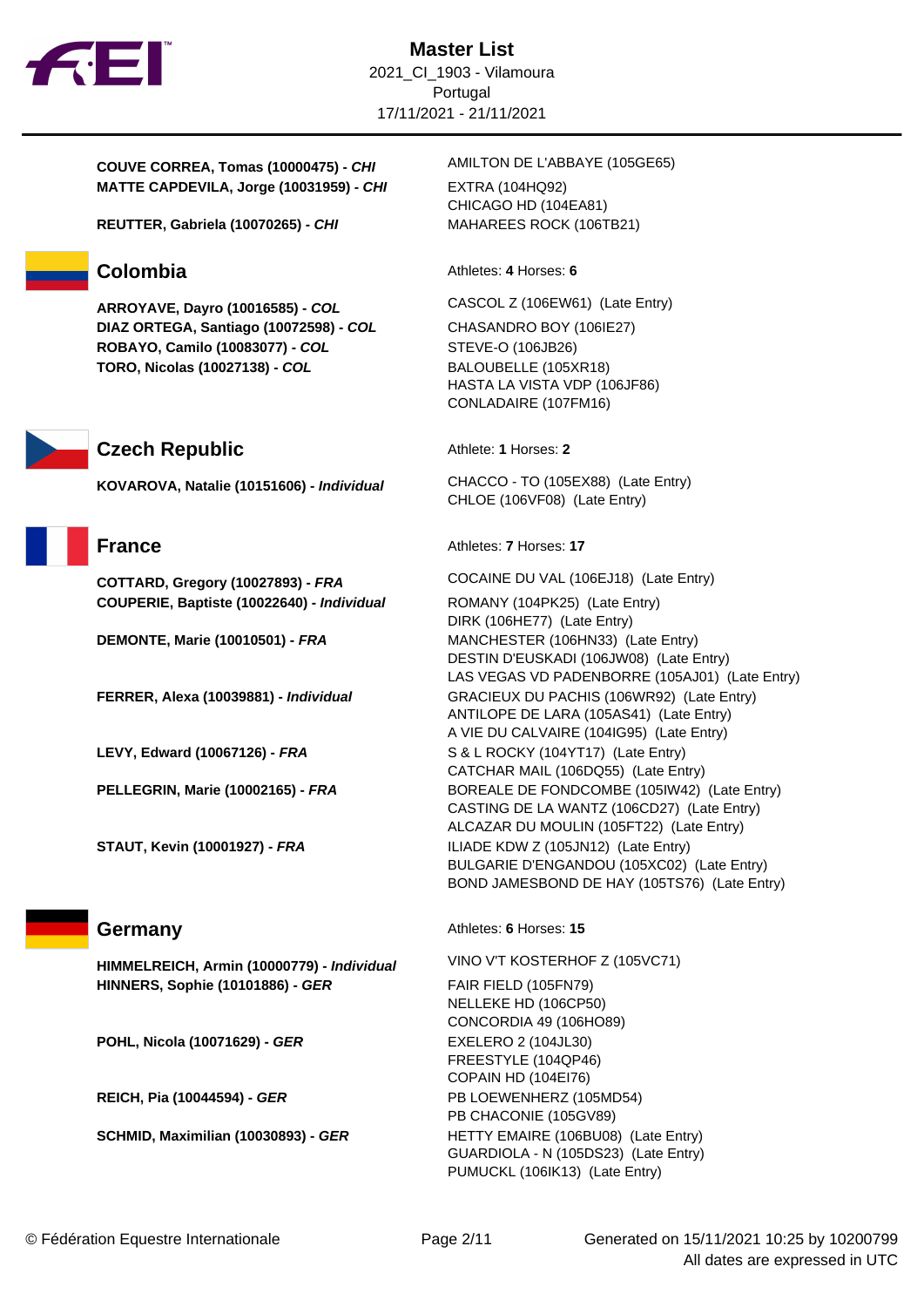



**REED STEPHENSON, Jackson (10001670) - GBR** EXCEPTION (105HC10) **SAMPSON, Matthew (10018992) - GBR** EBOLENSKY (105LT50) **TAME, Georgia (10066016) - Individual** Z7 ASCOT (105CK93) (Late Entry) **WHITAKER, Donald (10043882) - GBR** VENENO (104MS46) (Late Entry)

**WILSON, James (10096018) - GBR** L'AMOUR (104JV40)

**MONAGHAN, Sean (10106290) - Individual** EMS ADELAIDE (107GI28) (Late Entry) **RYAN, Jack (10097011) - IRL** BBS MCGREGOR (105TZ81) (Late Entry)



**MUHR, Robin (10038632) - ISR** VINO Z (104NG92) **MUHR, Tressy (10042044) - ISR** CISKO DU MOURAU Z (105GO72)

**ALFONSO, Antonio (10008214) - ITA** HARRIE (106PU31)

**BOTTANELLI, Marta (10016460) - ITA** VESTHIGO Z (104MZ28)

**WILL, David (10054793) - GER** PRIMUS VOM NEUMUEHLER HOF (104ZZ74) C VIER 2 (104XS45) BABALOU HD (106EU78)

**CLAYTON, Joseph (10027380) - GBR** GENTLEMEN VH VELDHOF (103MK84) UNEX GARCON DE LUI (105FI12) (Late Entry) JIMMY MACK V BERKENBROECK (104OX77) **PAVITT, Nicole (10010869) - Individual** MADAGASCAR DWERSE HAGEN (105LW86) (Late Entry) UNDUN (106ZK20) (Late Entry) COOL CASH (105AY18) GENEVE R (105KP56) HAYA (105XP41) (Late Entry) CASANOVA ROYAL (104WY54) (Late Entry) DI CAPRIO (104ZV72) IMAGINE DE MUZE (104JK93) JORISCO (106WY86)

**Ireland** Athletes: **6** Horses: **13** 

**BREEN, Shane (10007458) - IRL LADY STAR VAN DORPERHEIDE (106ZQ39) (Late Entry)** KBS MAJOR PLAYER (106RW58) (Late Entry) **BREEN, Trevor (10039055) -** *IRL* HIGHLAND PRESIDENT (106RR57) (Late Entry) GERMAINE W (105MG23) (Late Entry) **CONDON, Anthony (10018890) - IRL CREEVYQUINN PEARL (106PO59) (Late Entry)** SFS VINCOMTE (105AL35) (Late Entry) AJACCIENNE (105EO34) (Late Entry) CUICK STAR KERVEC (105ME92) (Late Entry) **SIMPSON, David (10015739) - IRL** CARLEYLE (105XL94) (Late Entry) INDEED (106IZ45) (Late Entry) BALLOON CRUISE (106HP87) (Late Entry)

**Israel** Athletes: **3** Horses: **5** 

**HIRSCH, Albert (10011709) - Individual** LORANDOS EH (106CA86) CONTENTA DELLA VERDINA (105PH60) ORANGE STAR DB (106SH26)

**Italy** Athletes: **6** Horses: **13** 

DONANSO (104HB77) ACHEO DI SAN PATRIGNANO (104FR92) GUNTHER S (105TV70)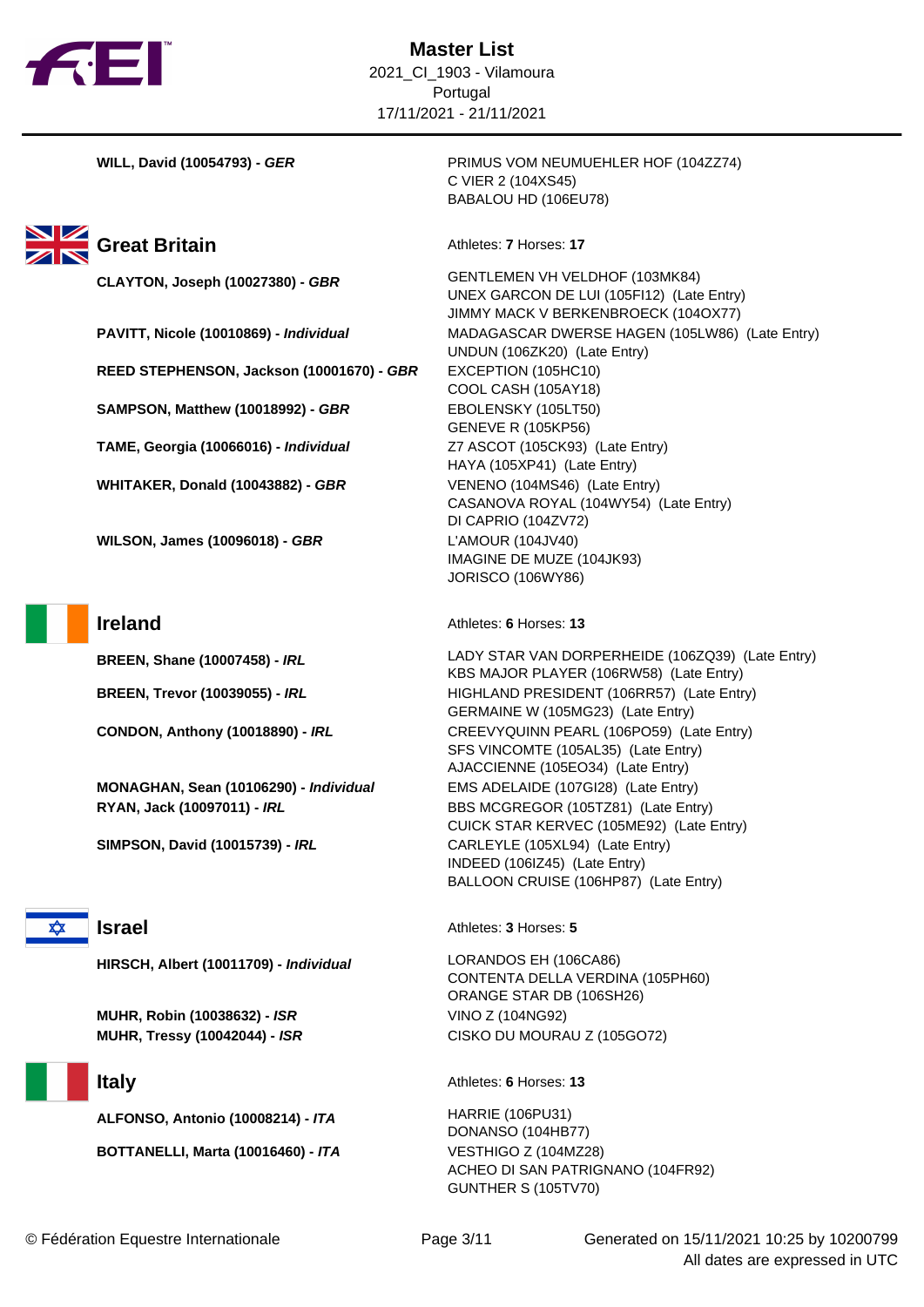

**BUCCI, Piergiorgio (10016401) - ITA** GAREZZO (105UM82) **CAMILLI, Emanuele (10001197) - Individual** CORNNAN (106LC15) (Late Entry) **GROSSATO, Massimo (10011399) - ITA** D MARK 2 (105NK45)

**TURCHETTO, Roberto (10002657) - ITA** HURRICANE VDL (106OW62)

**KERSTEN, Niels (10085273) - Individual** TIPPY Z (106HJ03)

**LIPS, Bart (10063027) - NED** HURRICANE D.D. (106Cl86)

**THIJSSEN, Mans (10181534) - Individual** HELLO (106DV59)

**THIJSSEN, Mel (10120322) - NED** CARTOLANA 2 (105UK37)

**VAN GRUNSVEN, Jens (10047663) - NED** GREATLIGHT VDL (106DY17)

GB

**CARVALHO, Hugo (10001621) - Individual** EXTRAORDINER (104UC88)

**FERNANDES, Luis Silva (10041947) - Individual** GANTURANA (105XC42) (Late Entry)

**FLEMING DE OLIVEIRA, Francisco (10024522) - Individual**

**FONTES, Francisco (10104056) - Individual** TUTTI QUANTI TAME (104RA84) (Late Entry) **HUGHES BRAVO, Molly (10136010) - Individual** HHS JAVAS GUCCI (106EU17)

**MARQUES, Mafalda Costa (10108477) - Individual** DIAPOLVIO (105HO17)

**MENDES, Diogo Portela (10142159) - Individual** DIVALENTINO C (103XG23) (Late Entry) **MENDES COSTA, Mandy (10104776) - Individual** DIVIN DU HARAS DES BARRAGES (104XM55)

**PRIETO, Mario (10017158) - POR** VIVALGOT (105BM46)

CARPE DIEM J&F CHAMPBLANC (106KD71) CHACCROUET (105EZ04) (Late Entry) TINKABELLE RS (105YR04) GRAPPENMAKER (105XB13)

**Luxembourg** Athlete: **1** Horses: 2

**BETTENDORF, Victor (10015764) - Individual** ASTUCE DE LA ROQUE (104YE65) (Late Entry) SIMOLO DE LA ROQUE Z (106HD17) (Late Entry)

**Netherlands** Athletes: **6** Horses: 14

**EMMEN, Kim (10071863) - NED** WARRIORS GLORY (104GI08) CASSANDRA 352 (104KK34) (Late Entry) DAHAM (106BL00) (Late Entry) HIGH HOPES SFN (106EU38) DAVINCI Z (106DV79) GRAND BLANC DE VILLA D'ARTO (106MR47) (Late Entry) FLORIDA BALIA NL (105WF44) DIARINDO Z (105KY82) HEATHROW (106OL63)

**Portugal** Athletes: **13** Horses: **30** 

**ALMEIDA, António Matos (10037763) - POR** CALYPSO DE KAMELIA (106NG78) FLEURICH (106YD89) INIESTA P. (106FW89) EXCEPTION (106TX06) FIRE LOOPS 2 M (106QX73) (Late Entry) BROKEN HEART (105TC96) (Late Entry) EGO DE CLINTON (104BX39) BUENOS AIRES (106IZ27) CODEXOON (106CD45) HHS CATWALK (106PP32) FLYING WONDER (105GX87) EL TINTORETA T (104YH29) (Late Entry) GRAY D ALBION DB (105TX94) (Late Entry) NAJAC VH KLUIZEBOS (106JB27)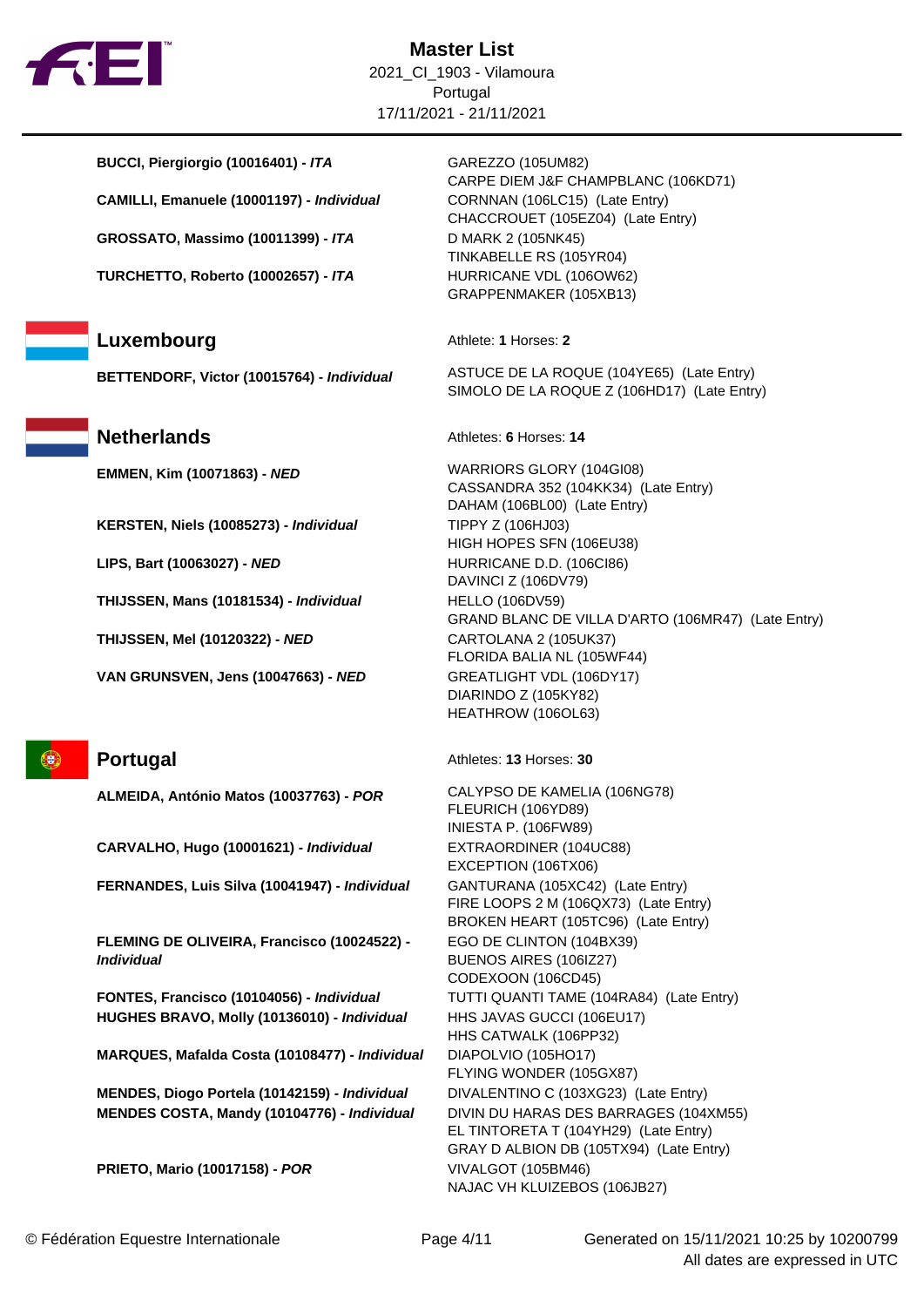

**ROCHA, Francisco (10011397) - POR** LANZAROTE DE MUZE (105CF76)



**CAMIRUAGA, Enrique (10012401) - ESP** SEVERNAYA (106JG08) (Late Entry)

**GONZÁLEZ DE ZARATE FERNANDEZ, Álvaro (10116797) - ESP**

**RAMOS MANEIRO, Diego (10140052) - Individual** TEXAS DE TREBOMPE (104HV60) (Late Entry) **SERRANO SÁEZ, Iván (10001665) - ESP** RAIN MAN (105OV14) (Late Entry)

**HEED, Linda (10002016) - SWE** DECURIO (105IY69)

**HELLSTRÖM, Wilma (10027370) - SWE** CICCI BJN (105NG87)

**PERSSON, Andrea (10092833) - SWE** F. LAS VEGAS (104TQ21) **SPETZ, Fredrik (10001383) - SWE** FLANAGAN (105KM82)

**WALLIN, Hedda (10064124) - SWE** CARRERO T Z (105YW81)

**DUGUET, Romain (10035031) - Individual** CALDER (104YY36)

C BERRIZ Z (103DX83) **ROMAO, Duarte (10013379) - POR** CALVIN DE BEAUFOUR (106EU28) CAYMAN JOLLY JUMPER (105MZ14) COOPER Z (106IB61) **SEABRA, Duarte (10004022) - POR** MHS FERNHILL SHOWTIME (105WU80) HHS WASHINGTON (105SN77) MOULIN ROUGE VAN PAEMEL (105YJ23)

**Slovakia** Athletes: **3** Horses: **5** 

**CHUDYBA, Bronislav (10018887) - SVK** DAWSONS FLEX (106FF93) (Late Entry) JAMILLA WV (107FE45) (Late Entry) **GAALOVA, Dominika (10082154) - SVK** SENJOR CATELLO (106BI43) (Late Entry) **SILLO, Radovan (10002578) - SVK** QUATTRO CENTO (106AD48) (Late Entry) LEONARDO VAN 'T HEIKE (105PW16) (Late Entry)

**Spain** Athletes: **7** Horses: **15** 

**BLANCO, Eduardo (10040589) - Individual** DIABELLA BLUE PS (106HJ70) (Late Entry) BRICK DE BEUGNER (106CK81) (Late Entry) ETCHELLO DES ISLES (106SW03) (Late Entry) VINTAGE (105NJ18) (Late Entry) CARTE DE BLUE PS (106OI44) (Late Entry) DAINO LP (105QF86) (Late Entry) **MARTINEZ BASTIDA, Mariano (10056821) - ESP** BELANO VD WIJNHOEVE Z (104SD95) (Late Entry) DOUBLE R SINGAPORE WALYRO (106UR03) (Late Entry) MOGAMBO (104QR62) (Late Entry) ADMIRAL (105BR83) (Late Entry) **TRAPOTE, Armando (10034774) - ESP** LONDON TIMES PS (107GQ01) (Late Entry) TORNADO VS (105JJ47) (Late Entry)

**Sweden** Athletes: **5** Horses: **11** 

LAURIEN VAN ORSHOF (105YF04) CALVIN FP Z (106YN86) (Late Entry) OLYMPIC QUALITY (106MB38) VALENTINO (106NJ05) GREAT KENNEY (105WO62) JANOU (104FL51)

**Switzerland** Athletes: 4 Horses: 11

BEL CANTO DE BOGUIN (106DT28)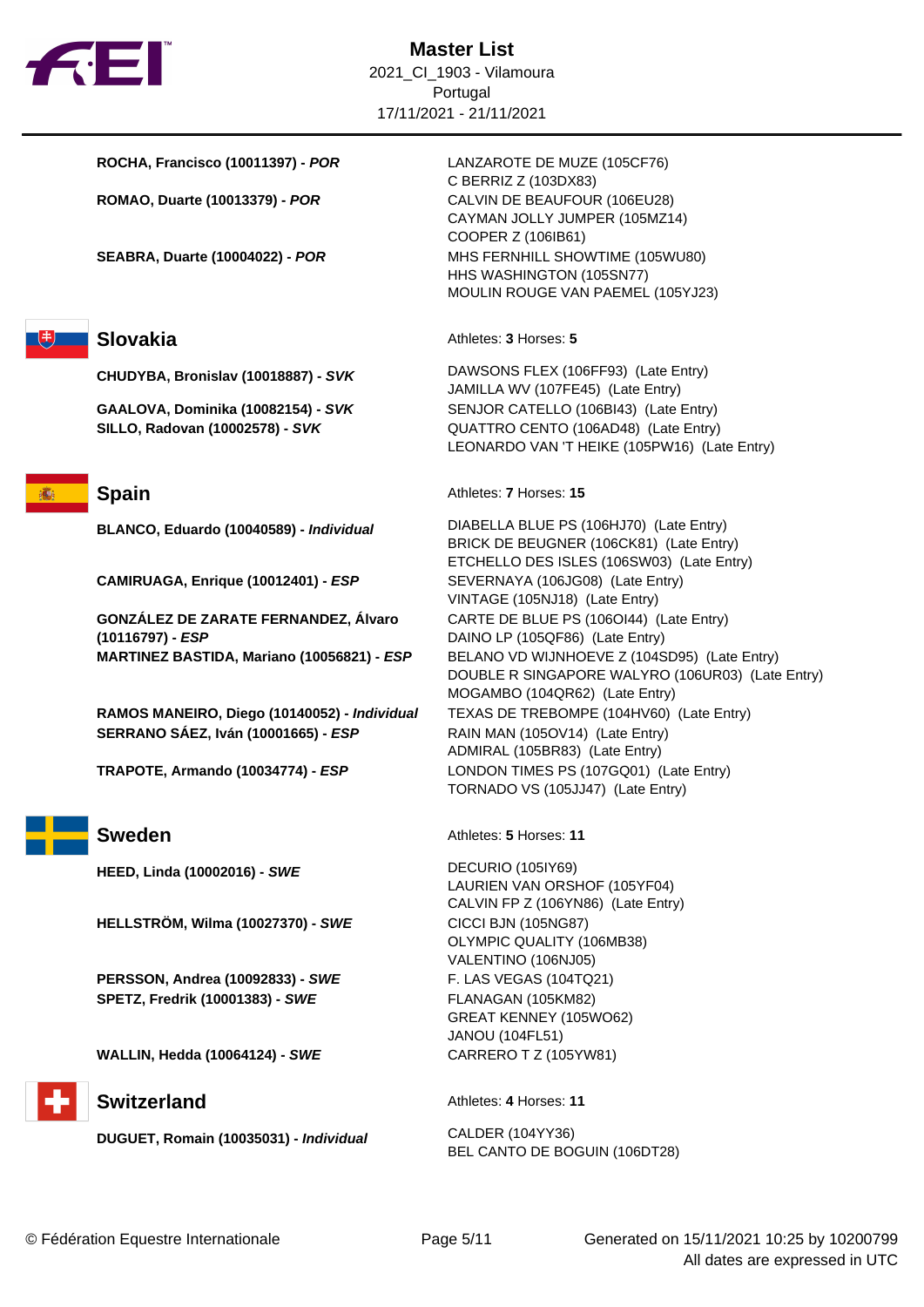

**SCHMITZ, Edouard (10084227) - Individual** BALENCIANA K (104ZE43)

**SCHNIEPER, Barbara (10020595) - Individual** ESCOFFIER (104OI14)

**SMITS, Edwin (10001164) - Individual** FAREZZO (105QZ55)



# **United States of America** Athletes: 6 Horses: 12

**ANTHONY, Carly (10026626) - USA** JET BLUE (105IY34) **CARISTO-WILLIAMS, Heather (10092763) - USA** MARIE VD MESPEL Z (105PQ57)

**CHOWDRY, Olivia (10090034) - USA** BALKANA DU TILLARD (105XA37)

**COSTA, Maria (10086354) - USA** VALENTINO V Z (104ES56)

**MC NERNEY, Hilary (10054409) - USA** CHUCK 27 (103VA01)

**WILSON, Denise (10095034) - Individual** FANTASTICO B (105XI80) (Late Entry)

QUNO (105BH93) GAMIN VAN'T NAASTVELDHOF (106IW88) QUICK FIRE (104FZ40) TORONTO RAPTOR (106AC06) CHAPLIN CECE (106DE93) QUINTI VON HOF (106QM68)

VDL STELLA (106XA34) HIGHLANDER MVF (105UE76) MARCIANO MVF (105CI41) CHUCK BERRY 8 (104DR37) PRESENCE (104TC33) LOVELIGHT (105TK18)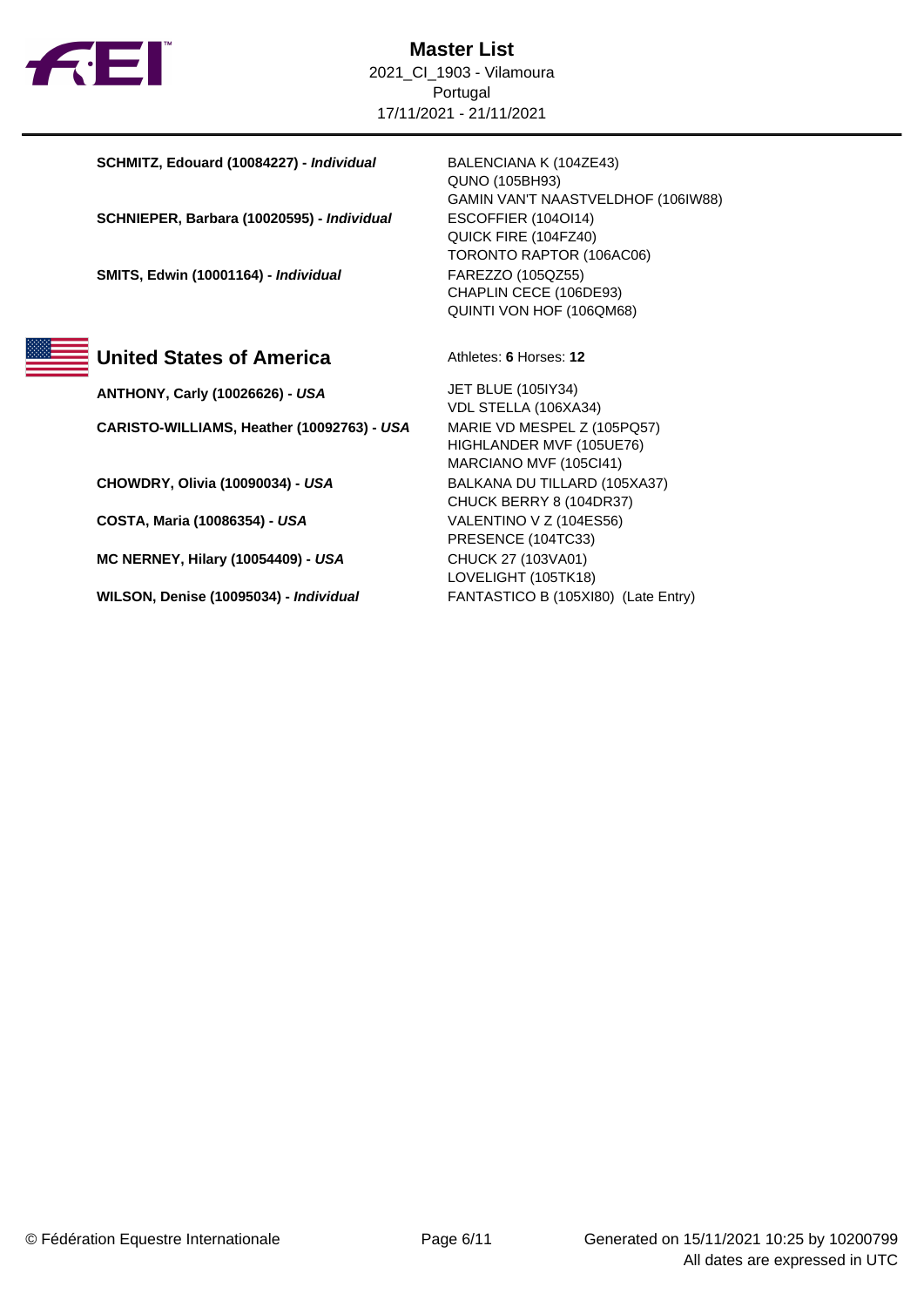



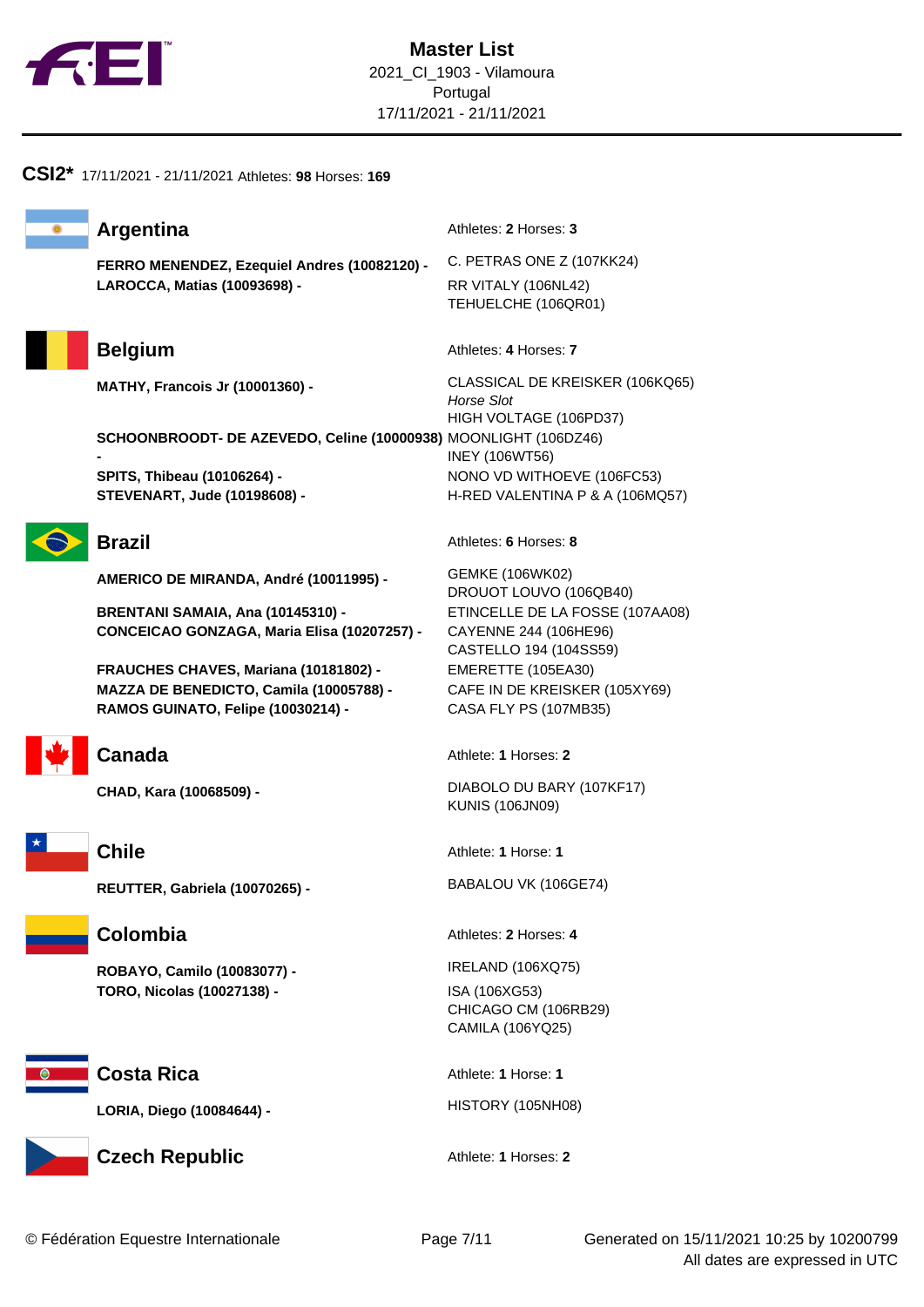

**CARLONI RICHARD, Toscane (10163588) -** AMBRE D'ERMISSERIE (106BL97)

**CAVASSE, Pauline (10073059) -** JAPPLE (106XV62)

**FAVROT, Camille (10113840) -** DANAIDE D'ORS (106HV21) **FERRER, Alexa (10039881) -** EDORA D'HELBY (107AC49)

**HIMMELREICH, Armin (10000779) -** LORDUR (107BV02) **HIMMELREICH, Luisa (10024187) -** CLENUR (103UF46)

**HINNERS, Sophie (10101886) -** LESSON PEAK (105RT20)



**CAMPBELL-BEGG, Lydia (10198751) -** FERNHILL LIONHEART (106VN36)

**CLAYTON, Joseph (10027380) -** JALANNA (105WK01)

**FLETCHER, Katie (10092673) -** GRACE C (105AY21)

**JOHNSON, Laura (10011529) - <br>MERLINS VICTOIRE (106IQ61) PAGE, Alicia (10041027) -** DIACENTO (105EG75)

**KOVAROVA, Natalie (10151606) -** NORTH CAPE DV (106UV98) OLIVER ODEVELD (106KD81)

## **France** Athletes: **9** Horses: 16

**BABU, Stéphanie (10064082) -** BAMBY DU BENLAO (105MC98) VIRTUOSE DU NATAL (104WW00) ALTESSE DU FRESNE (105WJ61) **COTTARD, Gregory (10027893) -** ORIGI VAN HET HELLEHOF (107AU82) FREEZBY DE WY (106SN56) DRAGIBUS DES CHAMPS (106QX67) DREAM LOVE (107JJ00) **DEMONTE, Marie (10010501) -** DRISSE DU PHARE (106NQ17) HELIUM D.S. (106IL35) **PEAN, Leila (10092960) -** CLOONEY VIEUX MOULIN (106FT34) **STAUT, Kevin (10001927) - <br>
VOL DEUX NUITS (105FC74)** CHEPPETTA (104YB52)

**Germany Athletes: 5** Horses: 12

CORDETTO 3 (106DB90) EREVAN DE FLUSEL (106RE47) (Late Entry) CEPANO BALOUBET (107CC83) (Late Entry) GRODE DEERN (107BP52) (Late Entry) **REICH, Pia (10044594) -** PB PORTOFINO (104WH47) **WILL, David (10054793) -** ZACCORADO BLUE (106TL30) NAVARRO DL (106JH87) (Late Entry) ADDRESSEE (106VX33) (Late Entry) FBW CORNFLAKE (106BA56) (Late Entry)

Great Britain **Athletes: 12 Horses: 23** 

LCC SAPPHIRE (105VC10) CALLY V (104ST16) **DIGBY, Perdi (10153588) -** CLADDAGH IROKO (104WV37) INFINITY (106HU07) KASABLANCA VR (107BD33) HILLCOOTE BORDER FOX (105XM69) **PAVITT, Nicole (10010869) -** JORDAN W (106QE22) (Late Entry) IDANIBUR W (105XE95) (Late Entry) CLARK DE BOISY (105XQ20) (Late Entry)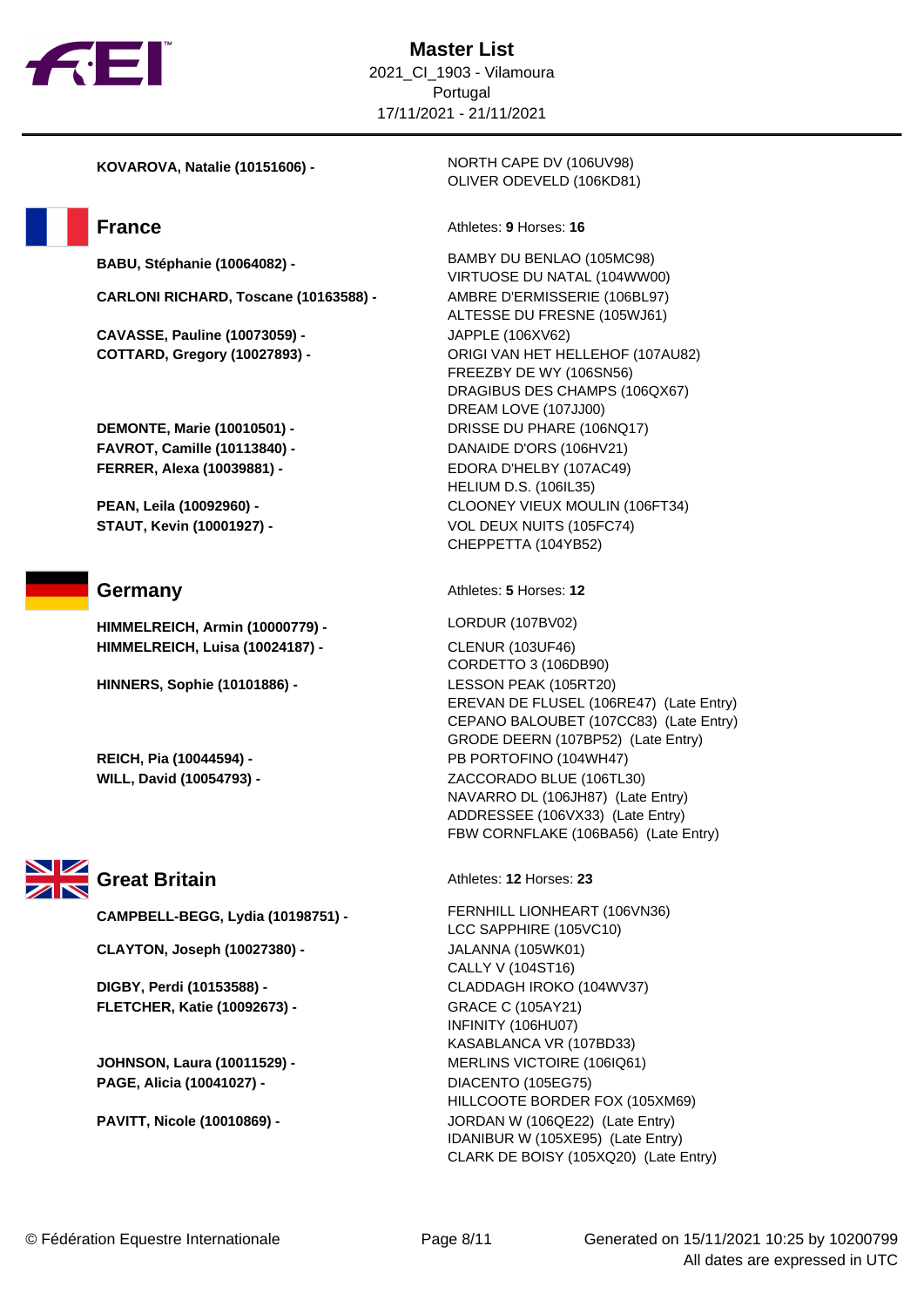

## **REED STEPHENSON, Jackson (10001670) -** OBELIA VD BISSCHOP (106HU94)

**TAME, Georgia (10066016) -** DONAVAYA (106IG00) **WHITAKER, Donald (10043882) -** TED (104JW19)

**WILSON, James (10096018) -** HEAVENS FIRE (106WP05)

**BREEN, Shane (10007458) -** GAIT L (105GR05) **BURKE, Jessica (10019434) - <br>
Horse Slot** 

**GALLAGHER, Eoin (10136511) -** I LOVE YOU M (106CF83)

**BOTTANELLI, Marta (10016460) -** DONNER IK (105LC61)

**GROSSATO, Massimo (10011399) -** IERLAND VDL (106HV82)

**TURCHETTO, Roberto (10002657) -** LOVELY GIRL 25 (105KF60)

# **Luxembourg** Athlete: **1** Horses: **3**

**BETTENDORF, Victor (10015764) - Horse Slot** 

# **Netherlands** Athletes: **5** Horses: **7**

**EMMEN, Kim (10071863) -** IKANNAN V G (105YR28) **KERSTEN, Niels (10085273) -** HIGH QUALITY (107CB44)

**THIJSSEN, Mans (10181534) -** HAPPY (106DS99) **THIJSSEN, Mel (10120322) -** INDENCE H.J. (107JJ07)

**VAN GRUNSVEN, Jens (10047663) -** JUDESKA (107BD37)

**AMORIM, Carla Castro (10075794) -** CHAKIA WM (107CS24)

**AMORIM BAPTISTA, Carolina (10177755) -** ATOUT DU GONGE (105OR96) **BERNARDINO, Alexandra (10148769) -** ALLEGRO 412 (105DO84) **DOMINGOS, Cesar (10000941) - <br>MILO (106DH64) DUARTE SILVA, Joao (10004536) -** LOLITA DA QUINTA DO MOURO (106UN24)

MUNA VD BISSCHOP (105LM01) **WEBB, Freya Lily (10186348) -** CUPIDO VAN DE HOEFSLAG Z (103JN88) HERE I AM (105RY85) LITTLE KHIRA H (106RR91) QUALITY TIME OF PICOBELLO Z (106ZG46) (Late Entry)

**Ireland** Athletes: **5** Horses: **8** 

**BREEN, Trevor (10039055) -** DANCING WOLF O.L (105UD77) Horse Slot PELE VAN VLIERINGEN (106RY22) OVER LUX (106FL53) **GEE, Carol (10003776) -** FERNHILL CLOONEY (106OI07)

**Italy** Athletes: **3** Horses: **5** 

ITWISTH (106ID77) CARTICA FZ (106OZ07)

Horse Slot Horse Slot

GILLION ES (105XD66) GILL (107IC27)

**Portugal** Athletes: **14** Horses: **22** 

THUNDER DE MOENS (107IK86)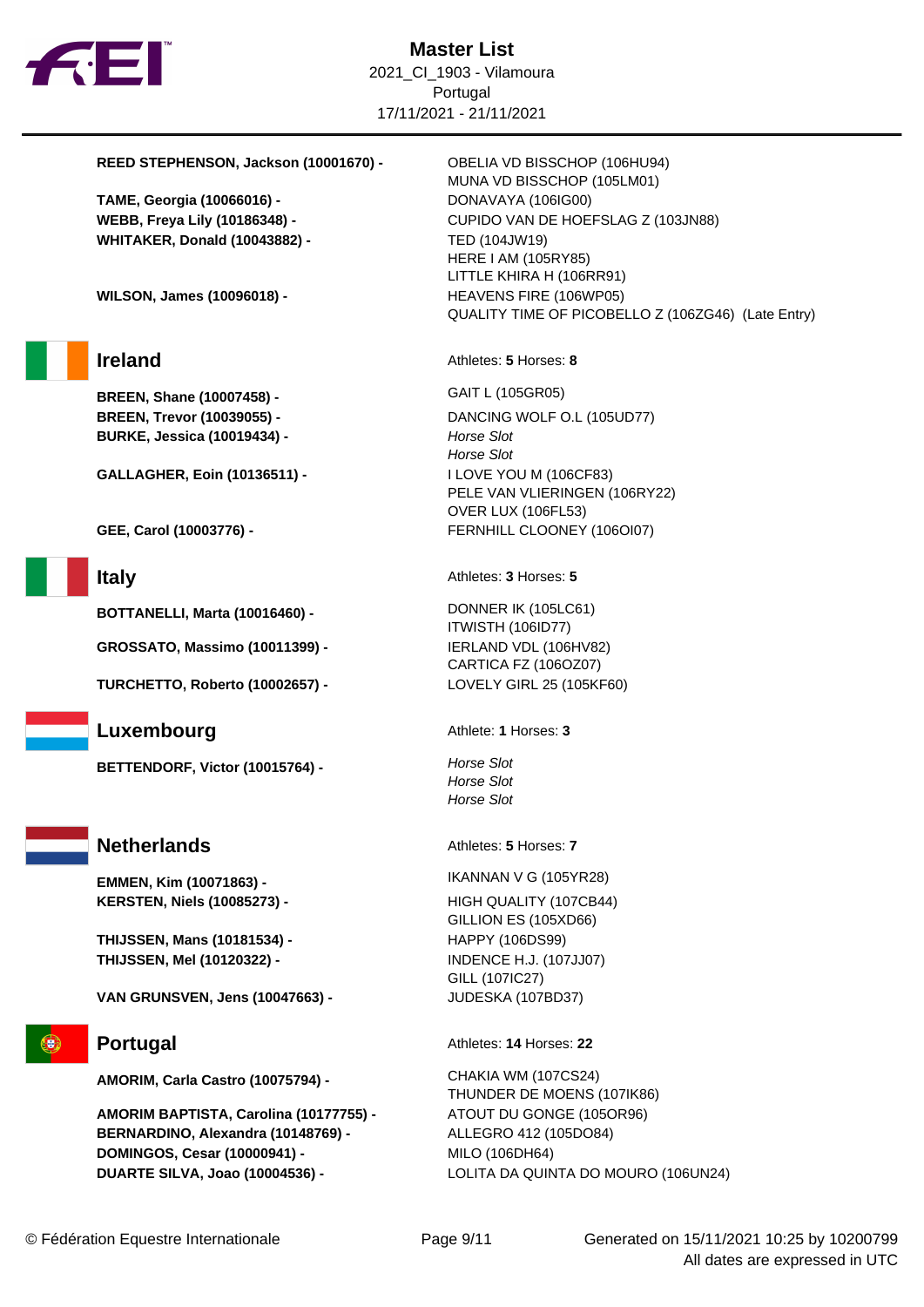

**ESCUDEIRO, Jorge (10133301) -** ELIAS P (102SL81)

**ESCUDEIRO, Vasco (10133302) -** MILL'S SHERIDAN (105HL17)

**FERNANDES, Luis Silva (10041947) -** NOLIMIT PS Z (105HJ05) **GONÇALVES, Carolina Oliveira (10021306) -** INDIA-S (105YM38) **GUEDES PINTO, Marcio (10101349) -** CEBRINA (105KL66)

**MENDES COSTA, Mandy (10104776) -** HURLEVENT DB (106EY38)

**PEREIRA RODRIGUES, Daniela (10165604) -** FOLDS LORD LUX (105FP46) **ROMAO, Duarte (10013379) -** EDESA'S ILLEZ (106RP74)

**SOUSA, Ana Teresa Campos (10149735) -** QUIDARCO Z (103NL60)

**CHUDYBA, Bronislav (10018887) -** TINTIN (106SG23)

**GAALOVA, Dominika (10082154) -** BATISTA 10 (106TE25) **SILLO, Radovan (10002578) -** BLUES (106YU41)

**BARCELO, Paloma (10065122) -** HABANERO (105OQ49)

**DIEGO PARDO, Silvia (10136658) -** RAGGA MUFFIN (105TX21)

**GARAYGORDOBIL MARRERO, Nerea (10114756) -** DATINA (104JD71) **GOMEZ BARBA, Ana (10105176) -** COLTAIRE VALDEMESTO (105RX28) **GOMEZ BARBA, Juan Jose (10074798) -** FRAPPANT (105QV81)

**ORTIZ AGÜERA, Castora (10056484) -** COLOUR OF LOVE (104SN05) **ORTIZ AGÜERA, Luis (10154898) -** ALTESSE DU DOMAINE (105PD72) **RAMOS MANEIRO, Diego (10140052) -** ROSI BELU (106IC52)

**SANJOSE GUTIERREZ, Rodrigo (10258595) -** VALDELAMADRE ARHAM (105WQ67) **SERRANO SÁEZ, Iván (10001665) -** CHAC MOOL (106ZD23) **TRAPOTE, Armando (10034774) -** MUGANO VAN KLAPSCHEUT (105UJ00)

J DONNA BELLA (105UO29) STORY DE PREUILLY (103QA11) DUBLIN S (104VV71) FEE DES BICHES (107DI05) BAHIA MAQUIVA (106HH59) CAN THO D'AUNOU (106FT27) DOLOVIA D'ARGOUGES (107DT39)

**Slovakia** Athletes: **3** Horses: **5** 

ULTIMO 138 (106JI54) BELICO ROYAL (107BG73)

**Spain** Athletes: **12** Horses: **18** 

**ALONSO BENITO, Carla (10258593) -** VALDELAMADRE JUNIOR CHAMP (107MD95) BRIZE DE LANDETTE (107MD83) INES (104XO86) FALBALA PIRONNIERE (107GB58) CALIPSO VAN DE BERGDALHOEVE Z (105BG45) KIBOU DE JB (106UG05) ENCANTADO C'SG (104UY46)

**Sweden** Athletes: **5** Horses: **12** 

**ANDERSSON, Antonia (10047067) -** DYNEINE DE LILAU (106FW82) NORTHERN SKYFALL (106ZE46) **HEED, Linda (10002016) -** ESCALADE VS (107CG18) DE VIL T (106UR21) HEARTCORE L (105TM73)